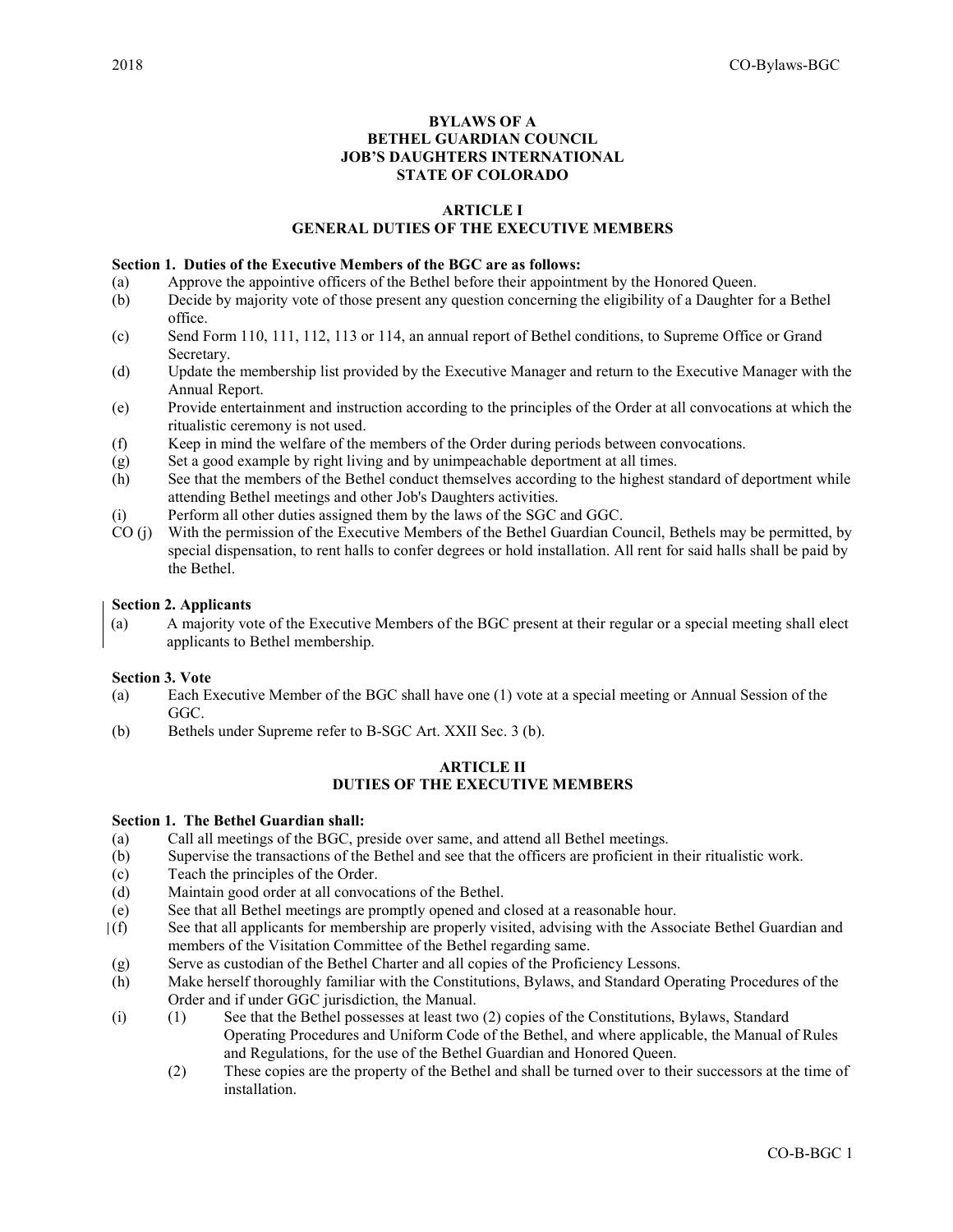- (3) See that these copies are kept up to date by insertion of the amendments received from the Executive Manager or Grand Secretary.
- (4) Additional copies may be provided for the other Executive Members and members of the Bethel as the Bethel Guardian may designate.
- (j) Strive to be a companion to the Daughters in their joys and pleasures and a safe haven in times of distress.
- (k) Contact parents or legal guardians of a Bethel member whose dues are delinquent before action is taken to suspend the member.
- (l) Contact Bethel members suspended for non-payment of dues, explaining to them and their parents or guardians the advantage of reinstatement before the end of one (1) year. This duty may be assigned to another Executive Member of the BGC when necessary.
- (m) Ensure that the Executive Members of the BGC establish and provide to the Honored Queen the titles and order for Escort, Introductions and Honors, Category 20, Others (see Ritual page 53). This will be according to the Supreme Guardian's directive.
- (n) Perform such other duties as rightfully belong to her office.
- CO (o) Instruct the Honored Queen and other officers in the fulfillment of their duties.
- CO (p) Make an annual written report at Grand Session on the activities and condition of the Bethel.
- CO (q) See that all communications are read at Bethel and Council meetings.
- CO (r) Read, at the meeting before election of officers and again the night of elections, SOP-BETHEL-5 Eligibility  $(a) - (b)$ .
- CO (s) Consult with the Grand Guardian at all times on matters concerning the Bethel and the Good of the Order.
- CO (t) The Bethel Guardian or Representative shall make a report of the Grand Guardian Council proceedings and read same to the Bethel Guardian Council the first meeting after the Grand Guardian Council Annual Session, then file same with the Guardian Secretary.

# Section 2. The Associate Bethel Guardian shall:

- (a) Attend all meetings of the BGC and the Bethel.
- (b) Assist the Bethel Guardian in the performance of her duties and to assume them in her absence.
- (c) Become familiar with the Constitutions, Bylaws, and Standard Operating Procedures of the Order and where applicable, the Manual, and assist the Bethel Guardian in seeing that they are obeyed by the members of the BGC and of the Bethel.
- (d) Investigate the Masonic relationship of all applicants.
- (e) See that the books of the Bethel are audited at the close of each term and that a report is made to the Bethel at the first meeting after installation.
- (f) Perform such other duties as will serve the best interest of the Bethel.
- CO (g) Verify the eligibility of adult visitors to attend Bethel Meetings.
- CO (h) Arrange, if possible, for exemplification of Job's Daughters work before Masonic Lodges or affiliate bodies of Masonry.

# Section 3. The Guardian Secretary shall:

- (a) Attend all meetings of the BGC and of the Bethel.
- (b) Make proper record of all meetings of the BGC.
- (c) Supervise the work of the Recorder.
- (d) See that proper record is kept of the receipts of the Bethel and that the books are closed and made available together with other necessary papers to the Associate Bethel Guardian not less than ten (10) days prior to the first meeting after installation.
- (e) Report to the Grand Secretary, or Executive Manager for Bethels under Supreme, the names and addresses of:
	- (1) All new Majority Members,
	- (2) Majority Members who have moved,
	- (3) Members and adult workers who have moved outside the jurisdiction.
- CO (f) Check each application to see that it is properly completed, and the Masonic Relationship has been checked and approved by the Associate Bethel Guardian. Applications must be read at a meeting previous to initiation. A Visitation Committee must be assigned to each application.
- $CO (g)$  Instruct the Bethel Recorder in the proper procedure of reading an application.
- CO (h) Send Notice of Dues, Form number one hundred forty (140), to all girls whose dues are not paid by January first  $(1<sup>st</sup>)$ .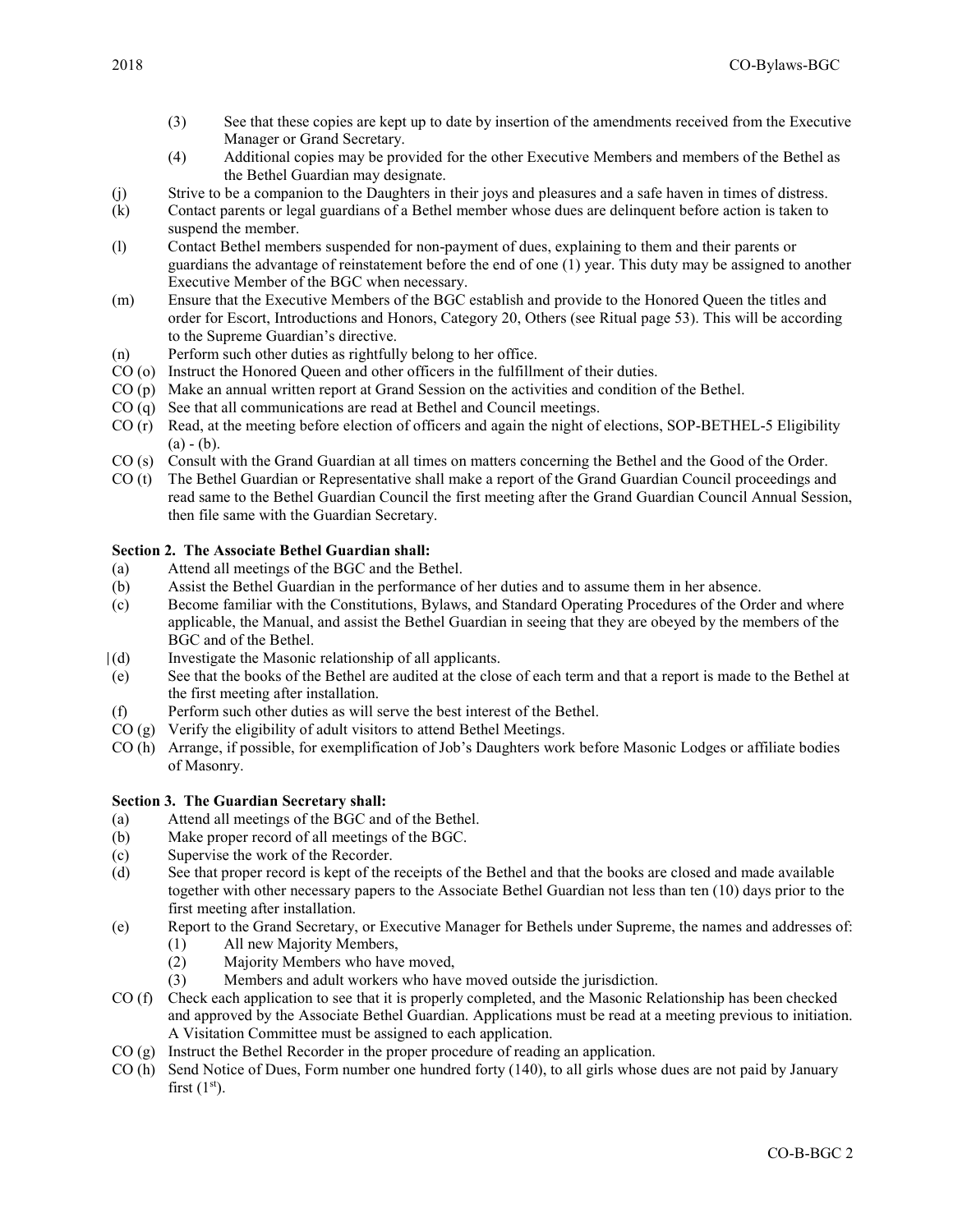- CO (i) Issue demits to girls wishing to transfer or withdraw, using Form number two hundred ten (210) for this purpose.
- CO (j) Keep an accurate record on each girl in Record of Dues binder, Form number one hundred forty-two (142). Also, keep an accurate record of each girl in the Permanent Bethel Record Book.
- CO (k) Issue receipts for dues, Form number one hundred forty-one (141), to all members paying dues.
- CO (l) Order all Bethel Jewelry from the Grand Secretary. A jewelry catalog is furnished for this purpose.
- CO (m) Order all supplies from the Grand Secretary.
- CO (n) Complete the Annual Report and send it to the Grand Secretary prior to January thirty-first  $(31<sup>st</sup>)$  each year. This report, Form number one hundred ten (110), must be accompanied by a check covering the new member fees, annual fees and insurance fees and made payable to the Grand Guardian Council.
- CO (o) When making out warrants to the Grand Treasurer for the payment of supplies from the Grand Secretary, the warrant should be made payable to the Grand Guardian Council and should include the invoice number of the order.
- CO (p) Receive all proceeds from moneymaking projects and all funds for activities. Disbursements shall be authorized as directed in SOP-BETHEL-2, Section 3.
- CO (q) Make sure there are no separate bank accounts for groups within the Bethel, such as Drill team, Choir, etc.
- CO (r) See that all itemized bills are duly authorized by the Executive Members of the Bethel Guardian Council before being read at the Bethel meeting.
- CO (s) Become familiar with the Constitution, Bylaws and Standard Operating Procedures of the Order.

# Section 4. The Guardian Treasurer shall:

- (a) Attend all meetings of the BGC and of the Bethel.
- (b) Supervise the work of the Bethel Treasurer and receive all money from her, giving her a receipt for same.
- (c) Supervise the work of the Librarian by carefully reading her report before it is given in a Bethel meeting.
- (d) See that proper record is kept of the disbursements of the Bethel and that the books are closed and made available together with other necessary papers to the Associate Bethel Guardian not less than ten (10) days prior to the first meeting after installation.
- CO (e) Supervise the work of the Bethel Treasurer and see that she receives money from the Bethel Recorder/Guardian Secretary, giving her receipt for same. Also see that the Bethel Treasurer keeps the Bethel Treasurer's Book with an accurate account of all money received and disbursed.
- CO (f) See that the Bethel Librarian reads letters sent to Bethels by the Supreme and Grand Librarians.
- CO (g) Receive money from the Guardian Secretary.
- CO (h) Sign all checks and have them countersigned.
- CO (i) Make out Bethel Treasurer's Report, Form number one hundred fifty-one (151), for the Bethel Treasurer to read in the meeting.
- CO (j) Issue checks when duly authorized on warrants, Form number one hundred fifty (150), from Guardian Secretary.
- CO (k) Be sure that checks going to the Grand Secretary are made payable to the Grand Guardian Council and have the invoice number of the order on them. If check is not for supplies, it should show in the left-hand corner what it is for.
- CO (l) Collect fines as specified in SOP-BGC-4.

# Section 5. The Guardian Director of Music shall:

- $(a)-(b)$  See B-BGC Art. II Sec. 5  $(a)-(b)$
- CO (c) Attend all choir rehearsals.
- CO (d) Follow the Ritual as well as the Music Ritual during the meeting of the Bethel so that the Bethel Musician may receive the proper cues in time for her to play the correct selections when needed.

# OR The Guardian Director of Epochs shall:

 $|(a)-(c)$  See B-BGC Art. II Sec. 5  $(a)-(c)$ 

# OR The Guardian Director of Promotion shall:

 $(a)-(c)$  See B-BGC Art. II Sec. 5  $(a)-(c)$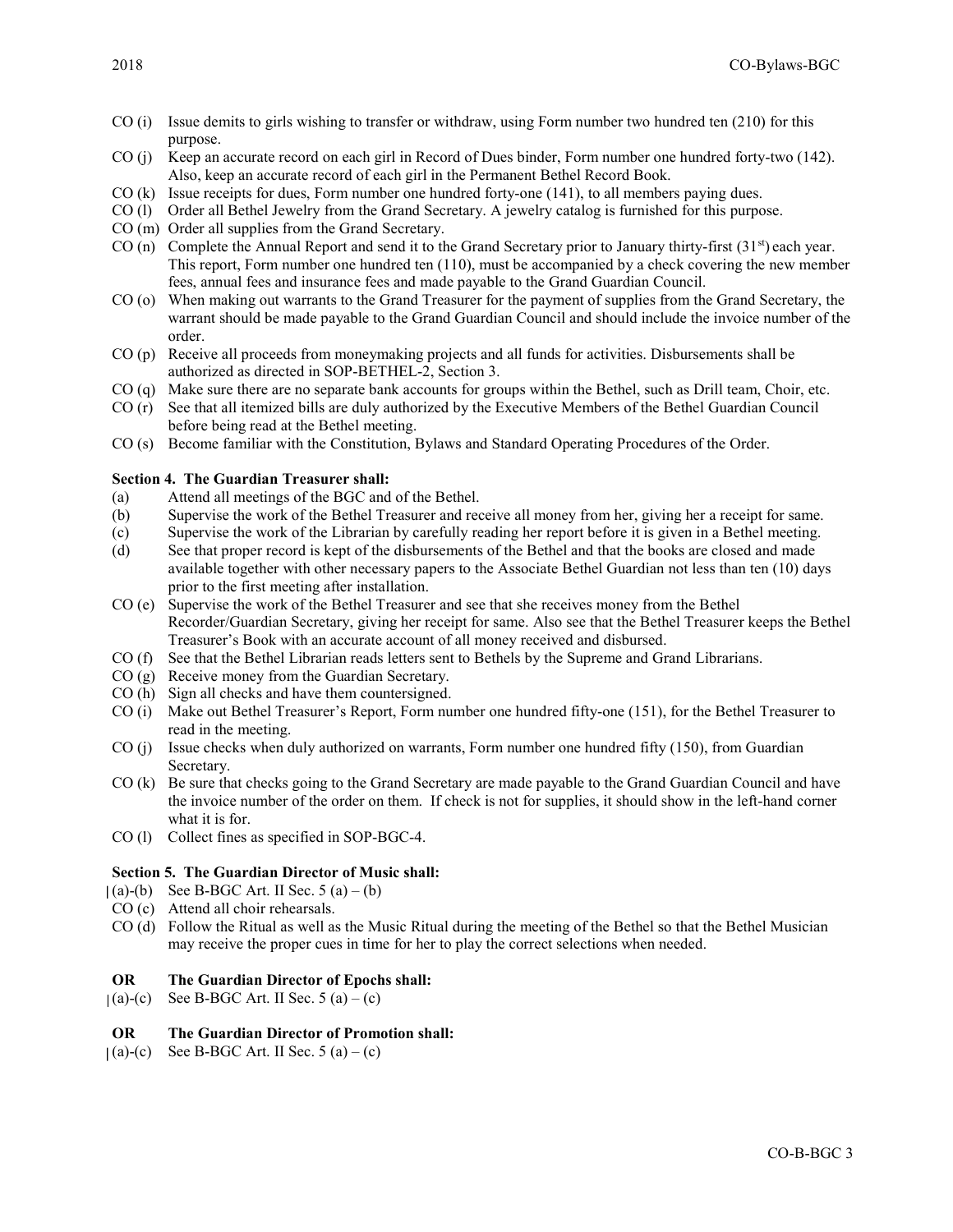# **ARTICLE III** DUTIES OF THE ASSOCIATE MEMBERS

## Section 1. The Promoter of Sociability shall:

- (a) Attend all Bethel meetings and attend all BGC meetings when invited. (See SOP-BGC-5, Sec. 3)
- (b) Create a welcoming atmosphere by greeting visitors and encouraging socializing at Bethel meetings and events.
- (c) Assist the Preparation Committee in the preparation of candidates per the Ritual
- (d) If there is no Promoter of Hospitality assume all roles and responsibilities of that position.

## Section 2. The Custodian of Paraphernalia shall:

- (a) Attend all Bethel meetings and attend all BGC meetings when invited. (See SOP-BGC-5, Sec. 3)
- (b) See that the Bethel paraphernalia is carefully accounted for and maintained.
- (c) Conduct an annual inventory of all Bethel belongings providing a report to the BGC.
- (d) Train and support the Marshal, Senior and Junior Custodians in the proper care of Bethel paraphernalia and display during Bethel meetings per the Ritual.
- (e) Provide appropriate robe cleaning and care instructions to new members and their parents or guardians as needed.

# Section 3. The Promoter of Finance shall:

- (a) Attend all Bethel meetings and attend all BGC meetings when invited. (See SOP-BGC-5, Sec. 3)
- (b) Partner with the Bethel and Guardian Treasurer to understand the Bethel's finances and needs.
- (c) Assist in the audit of Bethel books at the conclusion of each term.
- (d) Partner with members and the BGC in planning and promoting fund-raising events and activities for the Bethel.

# Section 4. The Director of Epochs or Director of Music or Director of Promotion shall:

(See B-BGC Art. II Sec. 5)

### Section 5. The Promoter of Hospitality shall:

- (a) Attend all Bethel meetings and attend all BGC meetings when invited. (See SOP-BGC-5, Sec. 3)
- (b) Create a welcoming atmosphere by greeting visitors and encouraging participation in Bethel meeting and events.
- (c) Assist the Hospitality Committee in planning and providing refreshments when requested.
- (d) If there is no Promoter of Sociability assume all roles and responsibilities of that position.

# Section 6. The Director of Patrol shall:

- (a) Attend all Bethel meetings and attend all BGC meetings when invited. (See SOP-BGC-5, Sec. 3)
- (b) Partner with the members and BGC to establish and/or promote a drill team.
- (c) Attend all drill team meetings providing coaching and supervision.

# Section 7. The Promoter of Youth Activities shall:

- (a) Attend all Bethel meetings and attend all BGC meetings when invited. (See SOP-BGC-5, Sec. 3)
- (b) Partner with the members, BGC and Director of Promotion to establish and/or promote a prospective member program.
- (c) Partner with members, BGC and Director of Promotion in planning and promoting events and activities that encourage participation in the Bethel, especially younger and potential members.
- (d) Encourage and manage the Daughters participation in all competitions.

# Section 8. The Promoter of Good Will shall:

- (a) Attend all Bethel meetings and attend all BGC meetings when invited. (See SOP-BGC-5, Sec. 3)
- (b) Create and/or maintain a list of Bethel members and BGC birthdays, anniversaries, and other special dates, making sure the Bethel observes or recognizes moments that create personal connection.
- (c) See that the Bethel appropriately recognizes when members, BGC members and other special people are ill or experience a personal loss.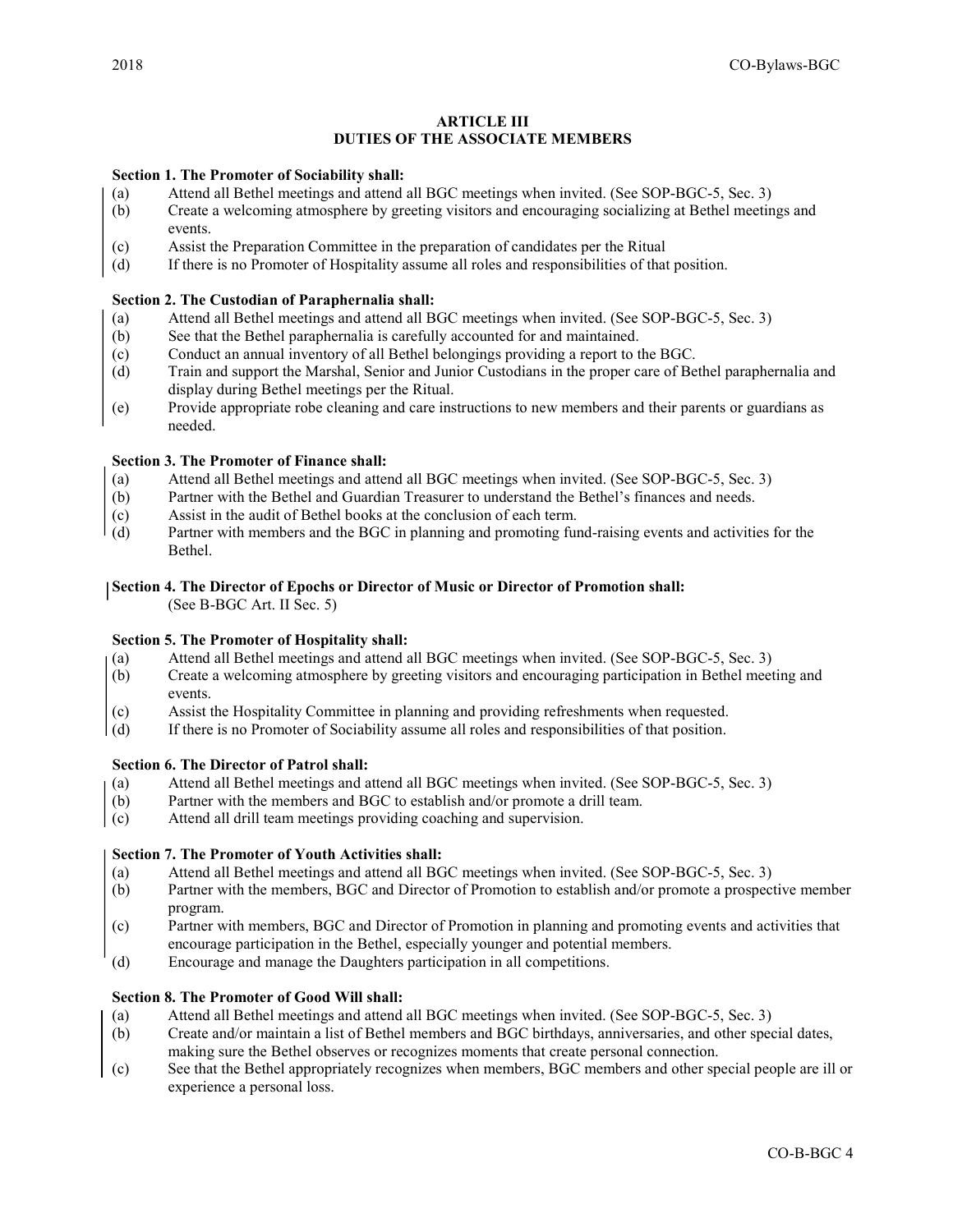# Section 9. The Promoter of Fraternal Relations shall:

- (a) Attend all Bethel meetings and attend all BGC meetings when invited. (See SOP-BGC-5, Sec. 3)
- (b) Serve as the Bethel's emissary, establishing and maintaining a close relationship with all Masonic and affiliated bodies supporting the Bethel.
- (c) Regularly provide supporting Masonic and affiliated bodies with information and invitations to Bethel events to encourage interaction between the organizations and promote understanding.
- (d) Partner with the members and BGC in planning and promoting the exemplification of Ritual work for Masonic and affiliated bodies.

### Section 10. The Bethel Beekeeper shall:

- (a) Attend all Bethel meetings and attend all BGC meetings when invited. (See SOP-BGC-5, Sec. 3)
- (b) Oversee the development, programming, and promotion of an introduction to the "Beehive" program for interested girls who have not yet reached the age for Job's Daughters membership (also known as a Jobie to Bee, JD to Bee, or Bee).

# ARTICLE IV (Unassigned)

# ARTICLE V (Unassigned)

# ARTICLE VI (Unassigned)

# ARTICLE VII (Unassigned)

# ARTICLE VIII (Unassigned)

# ARTICLE IX **ELECTION**

Section 1. There is no election of members for the BGC.

# ARTICLE X APPOINTMENTS

### Section 1.

- (a) Members of BGCs shall be appointed by the newly elected Supreme or Grand Guardian following her election at the Annual Session of the SGC or GGC, or within thirty (30) days thereafter. Certificates for all BGC Members shall be forwarded to the incoming Bethel Guardian and a list of those appointments sent to the Supreme/Grand Deputy.
- (b) Bethel members shall be privileged to recommend Executive Members of the BGC. (See SOP-Bethel-15)
- (c) Instructions for newly organized Bethels are contained in SOP-Bethel-12.

## ARTICLE XI TERM OF OFFICE

### Section 1. Regular

- (a) The term of office for members of a BGC under Supreme shall run concurrently with the SGC year and shall terminate at the close of the Annual Session of the SGC.
- (b) The term of office for members of a BGC under GGC jurisdiction shall run concurrently with the GGC year and shall terminate at the close of the Annual Session of the GGC.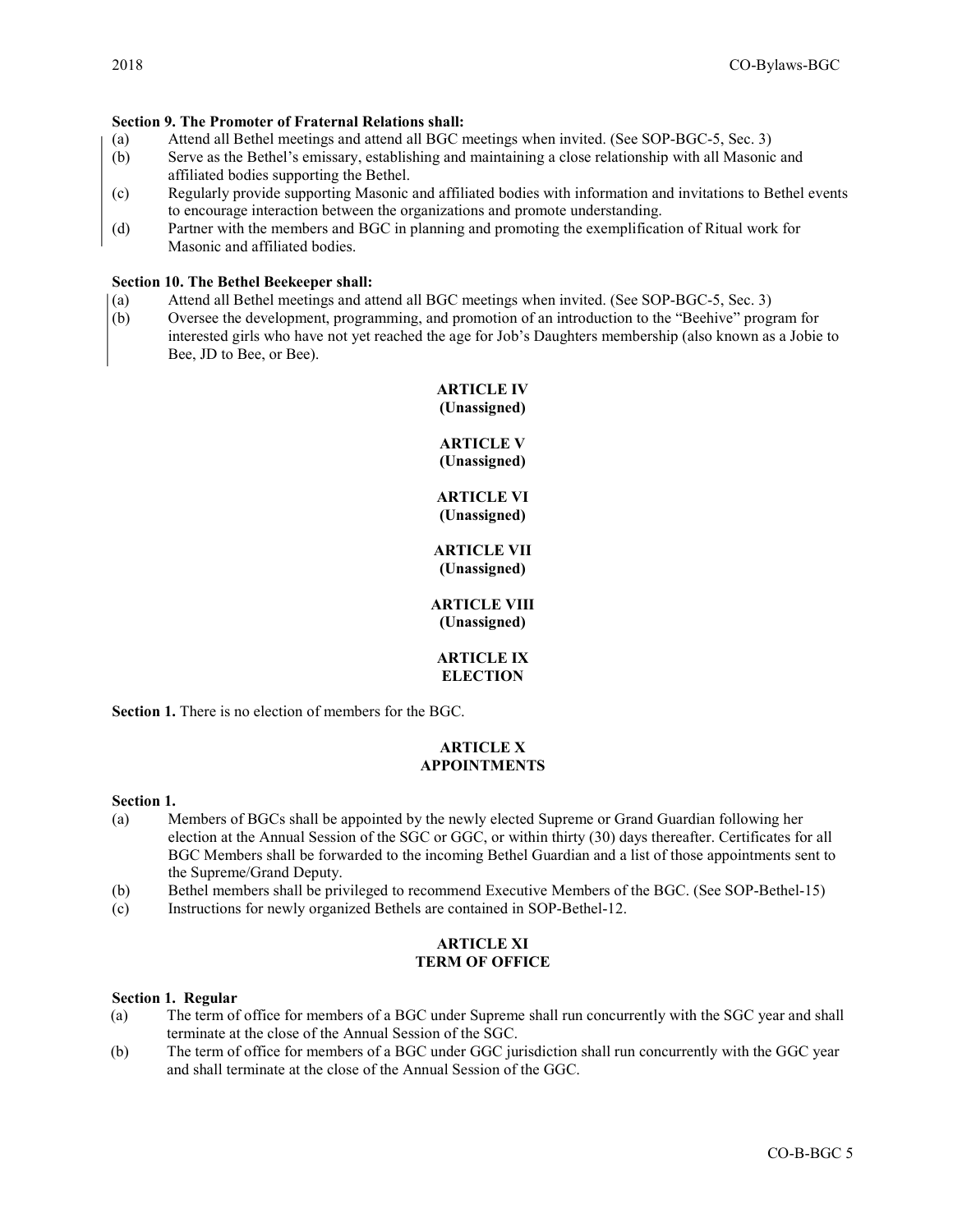- (c) Members of BGCs shall continue to perform the duties of their office until their successors have been installed.
- CO (d) Executive members of a Bethel Guardian Council shall be eligible for consecutive appointments to said office.

# Section 2: Rights/Privileges - Titles

- (a) Bethel Guardians and Associate Bethel Guardians shall not attain the rights and privileges of Past Bethel Guardian or Past Associate Bethel Guardian unless they have served at least one (1) full SGC or GGC term in such office.
- (b) One who has not served one (1) full SGC or GGC term, but who has served with distinction as Bethel Guardian or Associate Bethel Guardian may be granted the rights and privileges of a Past Bethel Guardian and/or Past Associate Bethel Guardian upon recommendation by the Executive Members of the BGC or by the Executive Members of the SGC or GGC and a majority vote of the delegates present and voting at the Annual Session of the SGC or GGC.

## ARTICLE XII **MEETINGS**

## Section 1. Monthly Meetings

- (a) Executive Members of the BGC shall hold regular monthly meetings (except during vacation) for the discussion of all matters pertaining to the Bethel and for the good of the Order.
- (b) The Associate Members of the BGC and adult committee chairmen may be invited to attend the meetings.
- (c) The five (5) elective officers of the Bethel, and such persons as it may be necessary to invite, may meet with the BGC. After the matters for which their presence is required have been discussed, they shall be excused before the BGC continues with its business.
- (d) Accurate minutes of all BGC meetings shall be kept by the Guardian Secretary. These minutes shall be approved by the Supreme Guardian (or her Deputy) or the Grand Guardian (or her Deputy) at the time of official visit in their respective jurisdictions.
- (e) When attending a meeting of the BGC, Associate Members and adult committee chairmen shall be entitled to vote on all business pertaining to the Bethel except on those matters specifically delegated to the Executive Members.

### Section 2: Annual Meeting

- (a) BGCs, including Executive and Associate Members, of Bethels under Supreme, shall hold their Annual Meeting during the month of April, but no later than ninety (90) days prior to the Annual Session of the SGC.
- (b) BGCs, including Executive and Associate Members, of Bethels under GGCs, shall hold their Annual Meeting at least thirty (30) days prior to the Annual Session of the GGC.

# Section 3: Purpose of Annual Meeting

- (a) At the Annual Meeting, the members of the BGC present shall recommend by secret ballot the Executive Members of the BGC for the ensuing year, for consideration by the Vice Grand Guardian or Vice Supreme Guardian. The ballots shall be tabulated in the presence of those in attendance and additional ballots shall be taken until a majority recommendation appears for each office.
- (b) The Executive Members present shall recommend by secret ballot not more than four (4) Associate Members of the BGC.
- (c) Committee chairmen are not eligible to vote on recommendations for any members of the BGC at the Annual Meeting.
- (d) Names of those receiving a majority recommendation shall be listed on Form 222 and forwarded to the Vice Grand Guardian at least twenty (20) days prior to the Annual Session of the GGC.
- (e) Bethels under Supreme shall follow the same procedure except that Form 222 shall be mailed to the Vice Supreme Guardian at least eighty (80) days prior to the Annual Session of the SGC.